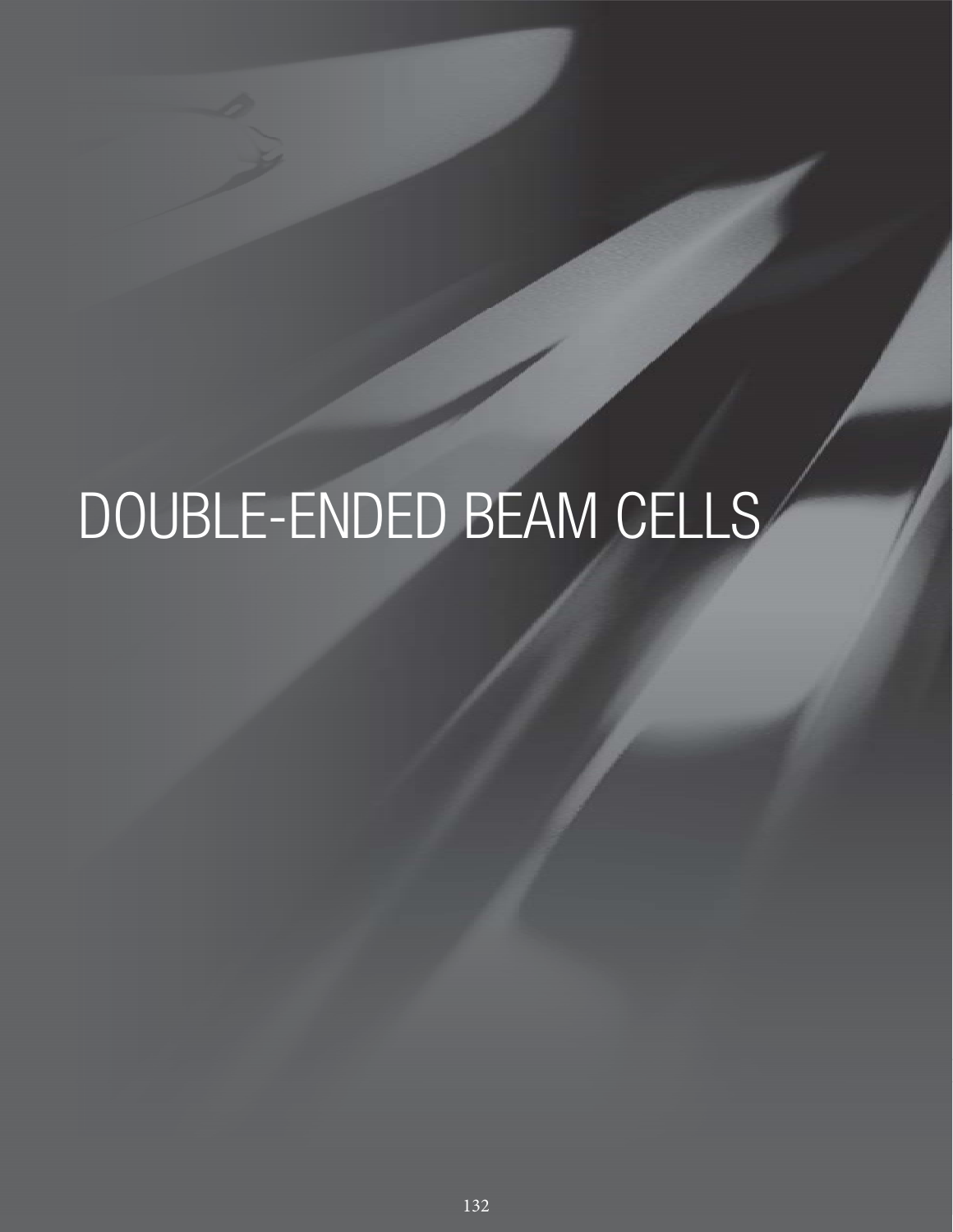

# LOAD CELLS – DOUBLE-ENDED BEAM CELLS

## **OVERVIEW**

Alloy steel double ended beam load cell commonly used in bins, hoppers and tanks. Available capacities used in bins, hoppers and tanks. Available capacities<br>1K-125K. Larger capacities (75K-125K) have square center.

# FM APPROVED **CAPACITIES**

US COC: FM17US0300X Canada COC: FM17CA0152X

1k, 1.5K, 2K, 2.5K, 4K, 5K, 10K, 15K, 20K, 25K, 35K, 50K, 75K, 100K, 125K

# $1 (800) 230-0120$  Contact@inscaleusa.com CAGE Code 07GT5

contact@inscaleusa.com www.inscaleusa.com

Nationwide Dealer Network

133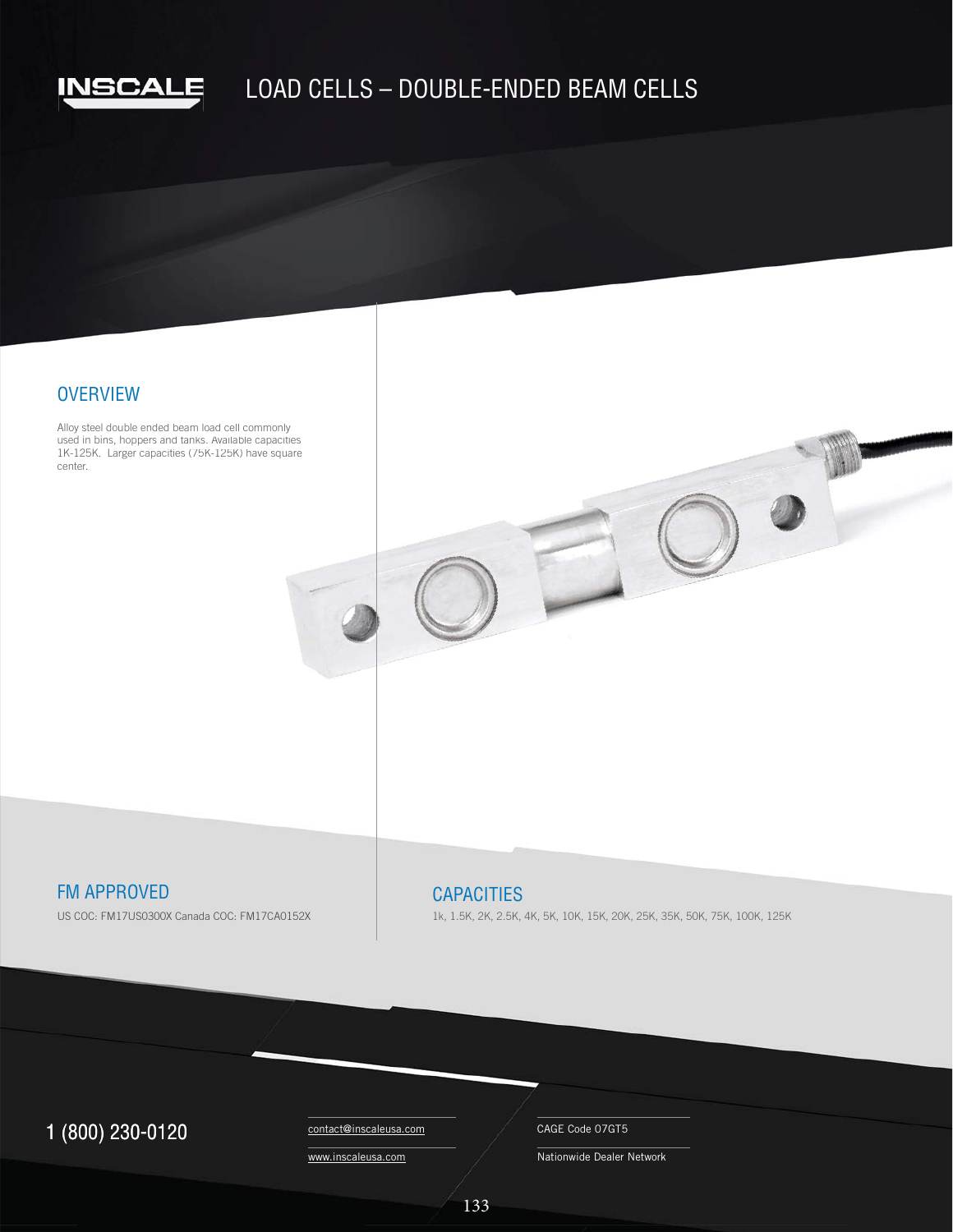#### **OVERVIEW**

Alloy steel double ended beam load cell commonly used in bins, hoppers and tanks. Available capacities 1K-125K. Larger capacities (75K-125K) have square center.

### PERFORMANCE SPECIFICATIONS

Rated Output: 3.00 mV/V ±0.1% Safe Overload: 150% FS

Excitation Voltage: 10-20V AC/DC

Input Resistance:  $700 \pm 10$  ohms Output Resistance:  $700 \pm 5$  ohms

Zero Balance: ±1.00% FS Non-linearity: ±0.03% FS Hysteresis: ±0.02% FS Repeatability: ±0.01% FS Creep: ±0.02% FS

Seal Type: Environmentally Sealed Load Cell Resistance: 350 ohms Load Cell Cable: 4 Conductor, 20ft

Compensated Temp. Range: -10º C to +40º C

Temp. effect on Zero: ±0.0027%FS/ºC Temp. effect on Output: ±0.0015%FS/ºC

Insulation Resistance: >5000 megaohms

Load Cell Cable 1K-5K: 4 Conductor (50 ft) 10K-75K: 4 Conductor (50 ft - Braided Shield) Load Cell Wiring Green: +EXC Black: -EXC White: +SIG Red: -SIG Braided/Yellow: Shield

Materials: Alloy Steel

Tolerances unless otherwise specified: .XX: ±0.01 .XXX: ±0.005 Fractions: ±1/16" Angles: ±1/2"

|             | А     | В    | C    | Ð    |      |       | G    |      |      | J.             |
|-------------|-------|------|------|------|------|-------|------|------|------|----------------|
| $1K - 5K$   | 7.50  | 1.25 | 1.25 | 1.15 | 0.62 | 6.25  | 0.50 | 1.25 |      | 1/4-18 NPT     |
| 10K - 25K   | 8.75  | 1.94 | 1.44 | 2.00 | 0.62 | 7.50  | 0.81 | 2.00 |      | 1/4-18 NPT     |
| 35K         | 8.75  | 2.50 | 1.50 | 2.00 | 0.62 | 7.50  | 0.81 | 2.50 |      | 1/2-14 NPT     |
| <b>50K</b>  | 13.50 | 2.94 | 2.44 | 3.25 | 1.00 | 11.50 | 1.31 | 3.00 |      | $1/2 - 14$ NPT |
| 75K         | 13.50 | 2.94 | 2.44 | 3.25 | 1.00 | 11.50 | 1.31 |      | 0.17 | $1/2 - 14$ NPT |
| 100K - 125K | 18.50 | 3.94 | 2.94 | 3.25 | .75  | 15.00 | 1.63 |      | 0.25 | $1/2 - 14$ NPT |